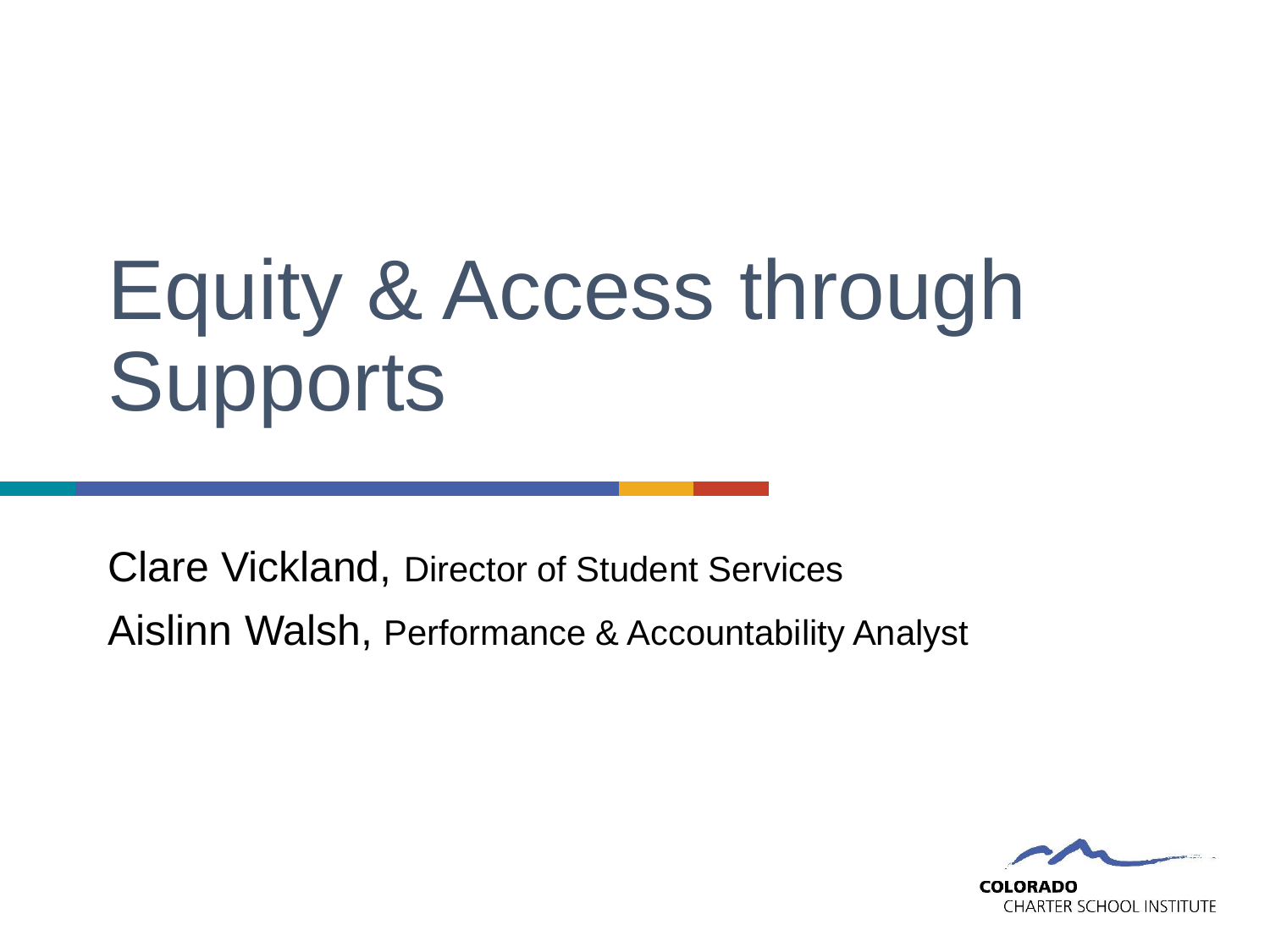

# What is CSI?

#### CSI authorizes 40 schools across Colorado and offers 15 educational models including Montessori, Early College, and Alternative Education Campus.

CSI serves over 18,000 students. Our student population is reflective of the state for minority students, English Learners, and low-income students.

#### **Our Schools Our Students Our Outcomes**

CSI provides clear expectations for performance. 69% of CSI schools earned the highest academic performance rating in the state.





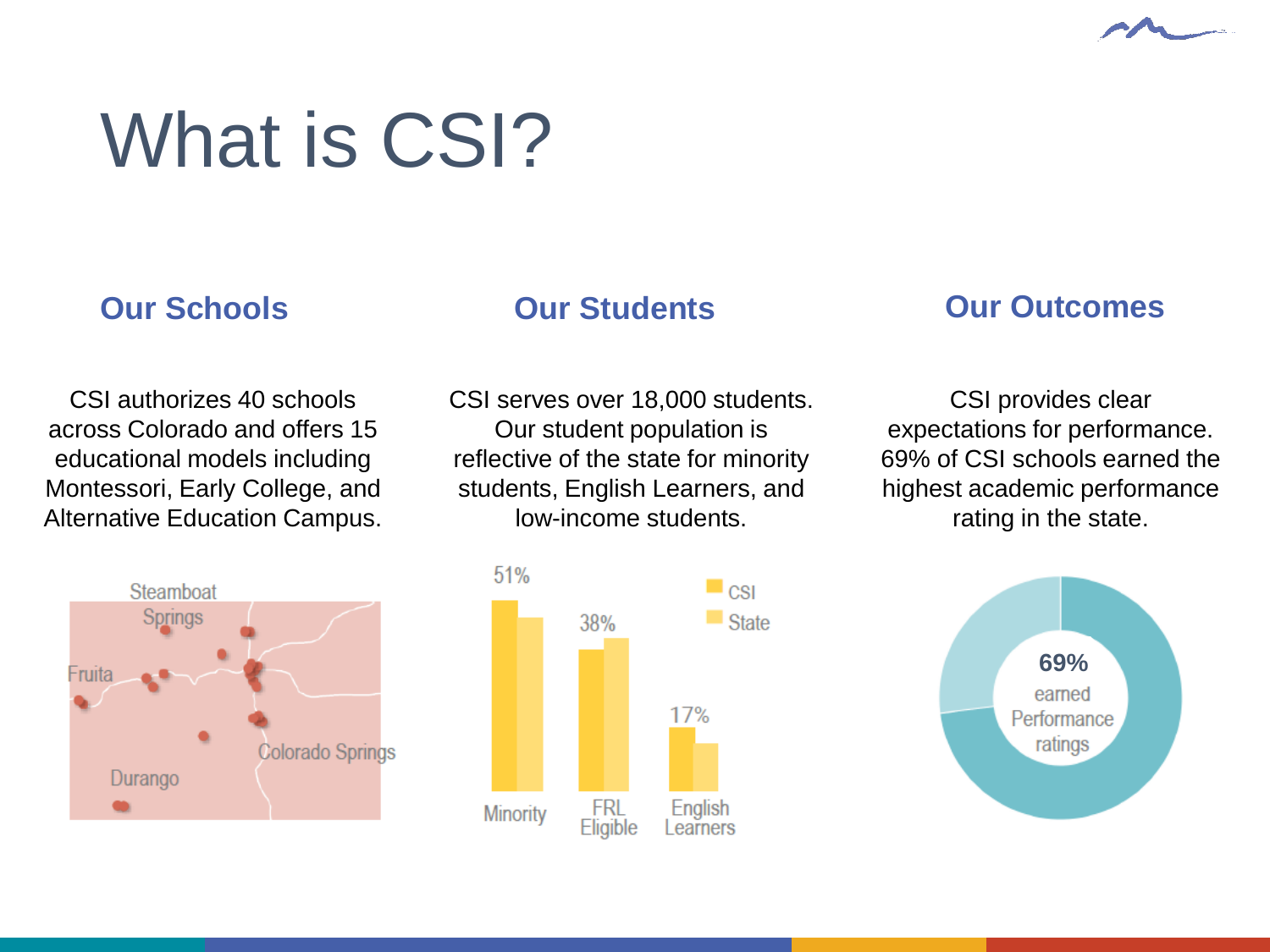## The Why

**Schools were advocating for more support in serving at-risk students.**

> **Performance between subgroup populations and their non-subgroup peers were not comparable.**

> > **Many CSI schools weren't serving representative subgroup populations.**

> > > **CSI did not have a strong grasp on what service to exceptional learners looked like on the ground**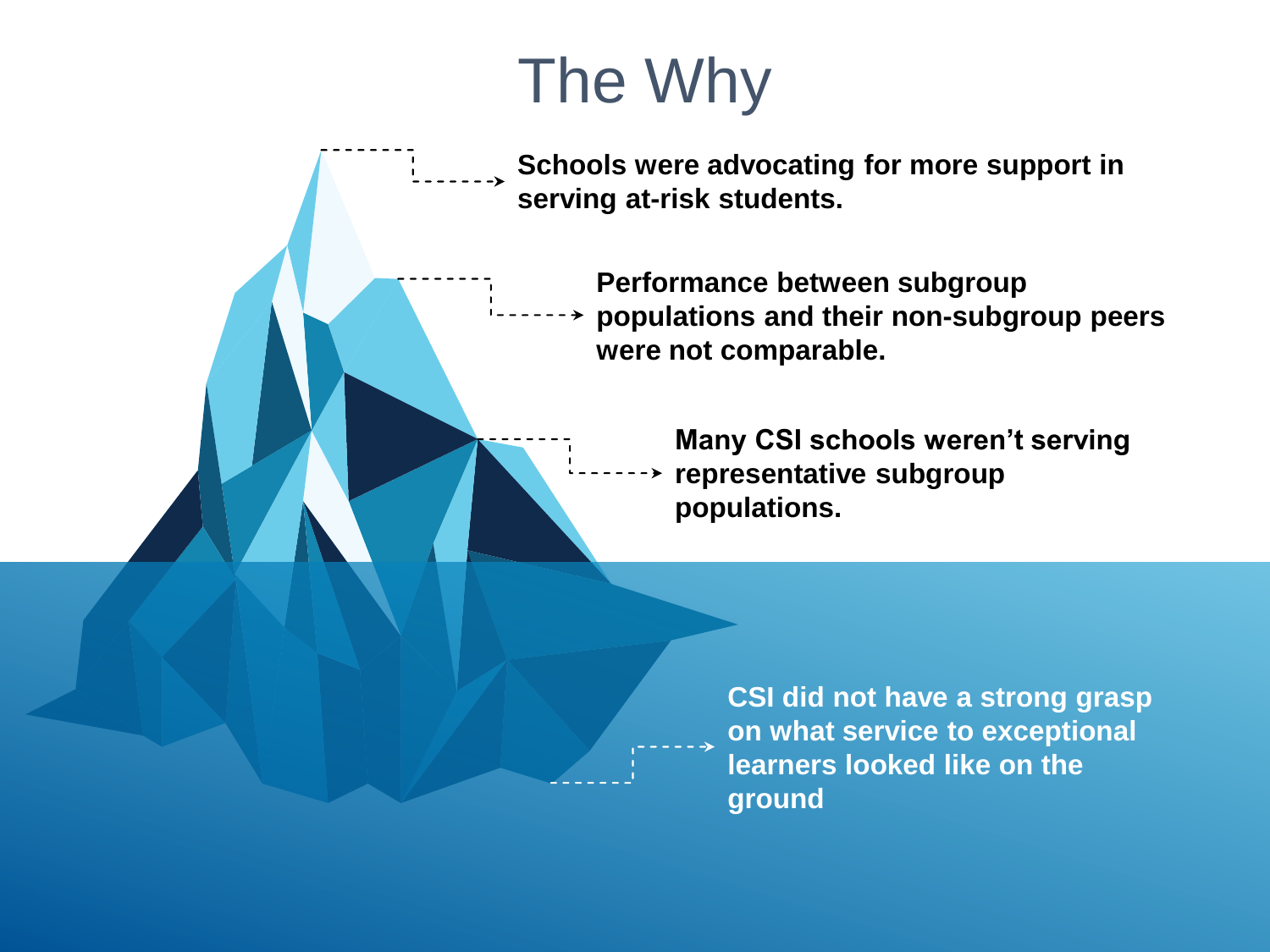### The Goals

How can CSI improve equity & access for exceptional learners?

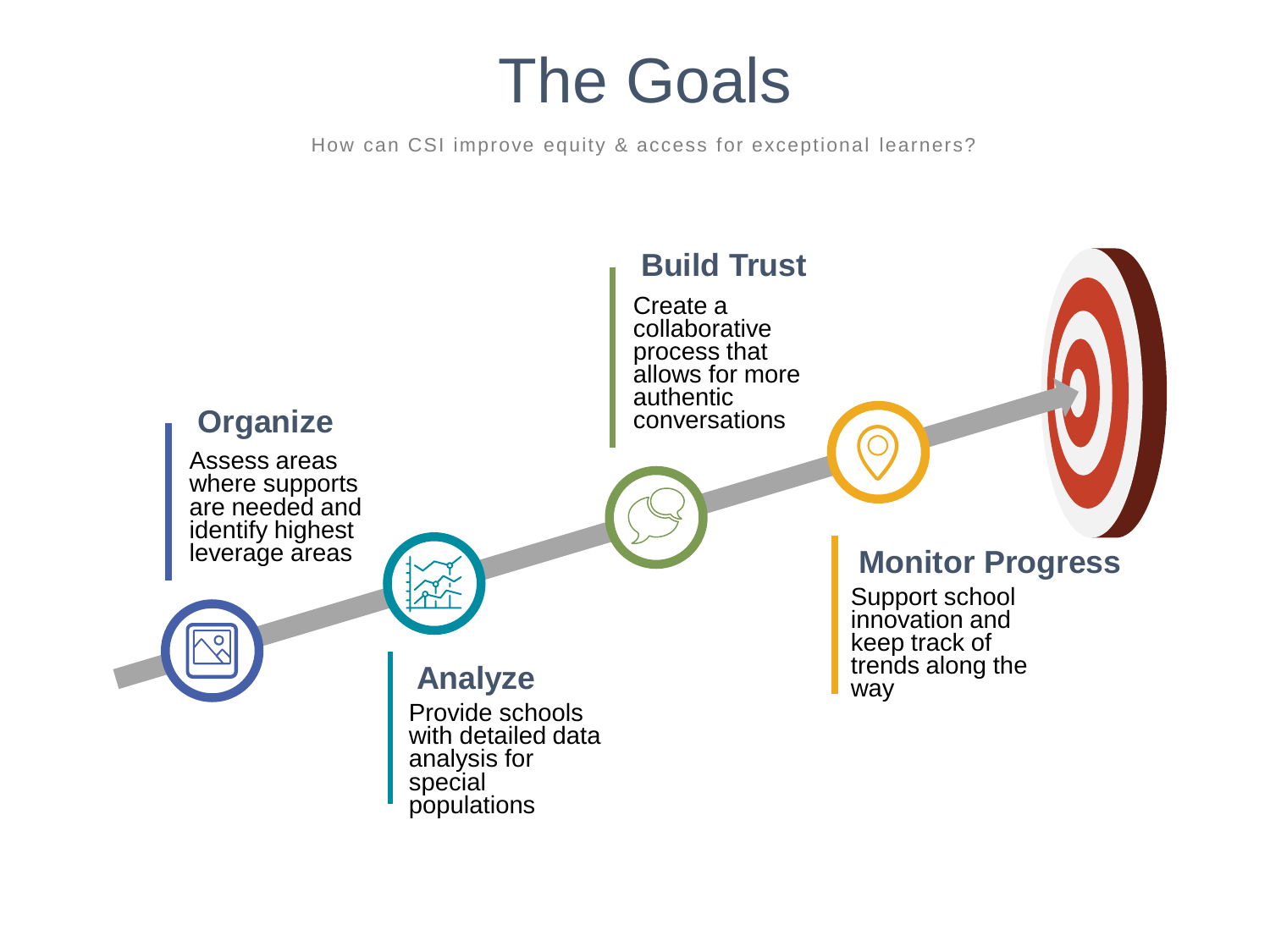## How do we analyze equity & access?

To provide detailed data analysis, CSI and the National Center for Special Education in Charter Schools identified indicators that would measure equity & access, are familiar to our schools, and are easy to collect annually.

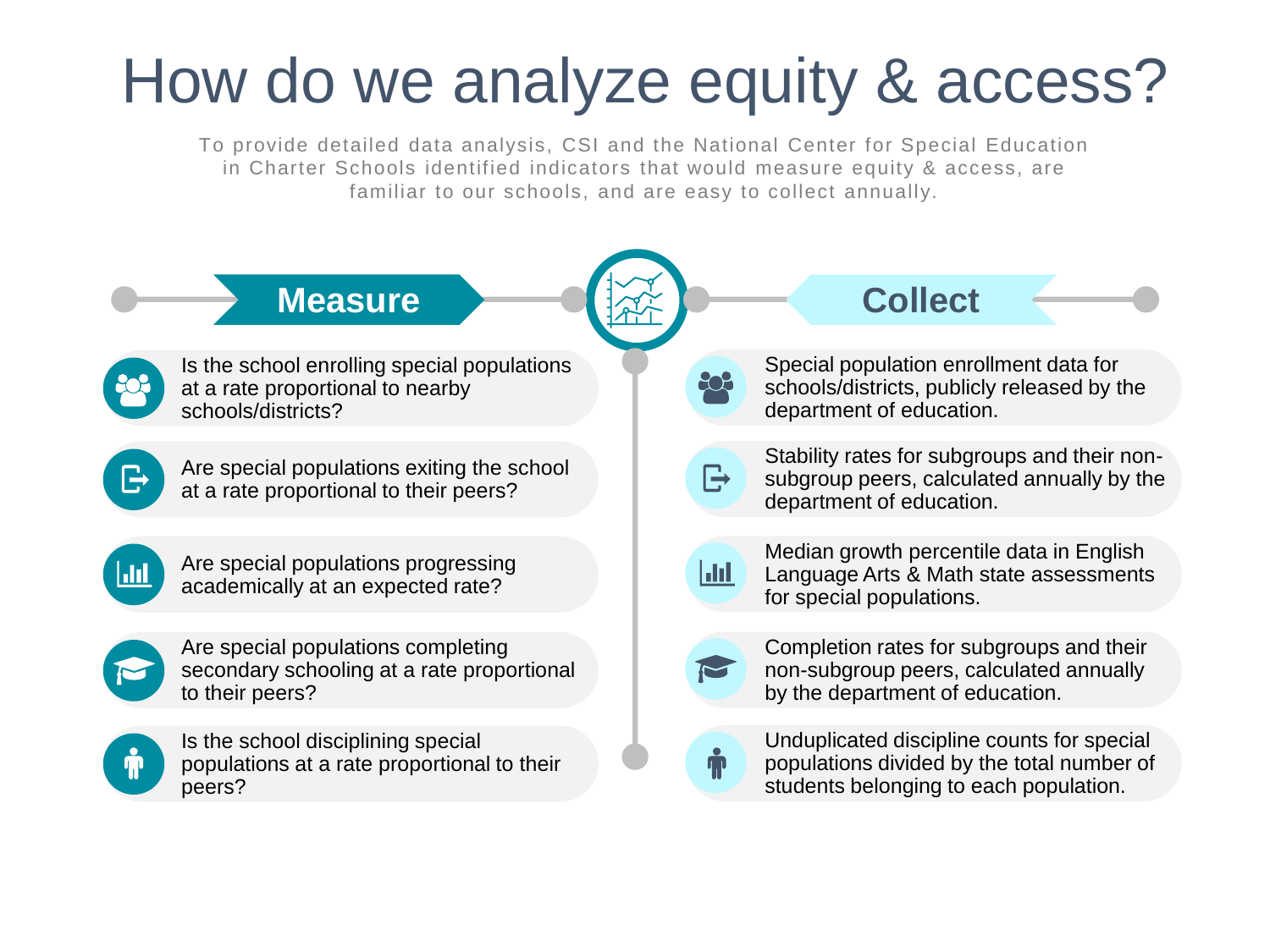### The Process

The process map below outlines how Student Services Screener data analysis feeds into CSI school supports.

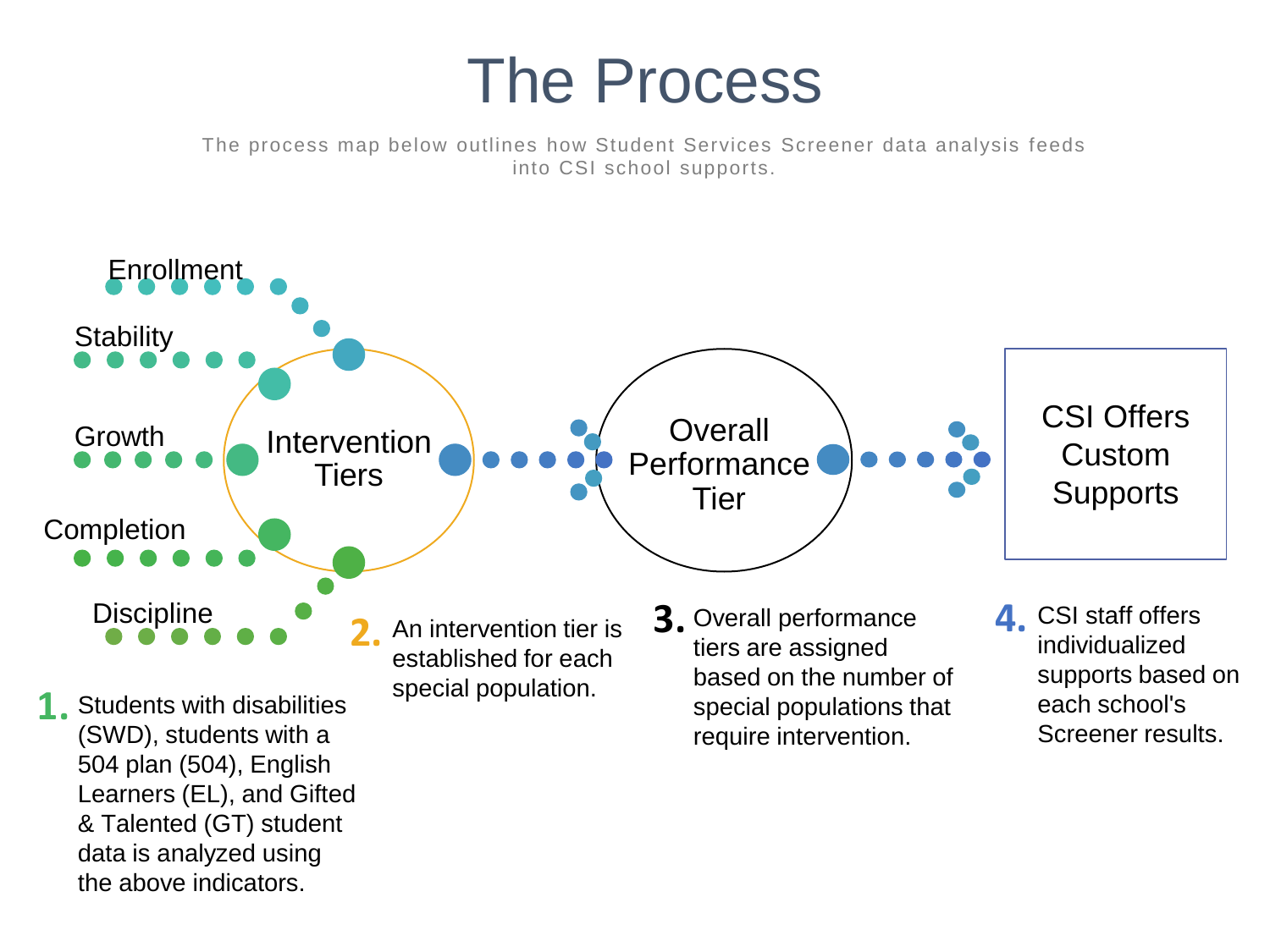### The Approach

How can we encourage buy-in from our schools?



#### **Use available student data**

This makes the information easier for schools to interpret and understand. Using student-level data also enables CSI to drill down to individual students for more focused conversations and provide data our small schools wouldn't have access to normally.



#### **Leverage CSI staff strengths**

Cross-department collaboration means that schools have on the ground interaction with a student services expert and a data team member to answer questions and provide support.



#### **Emphasize partnership**

The data in the Screener report does not tell a full picture of what is happening at the school. CSI seeks to understand the qualitative (and sometimes additional quantitative) metrics the Screener does not include.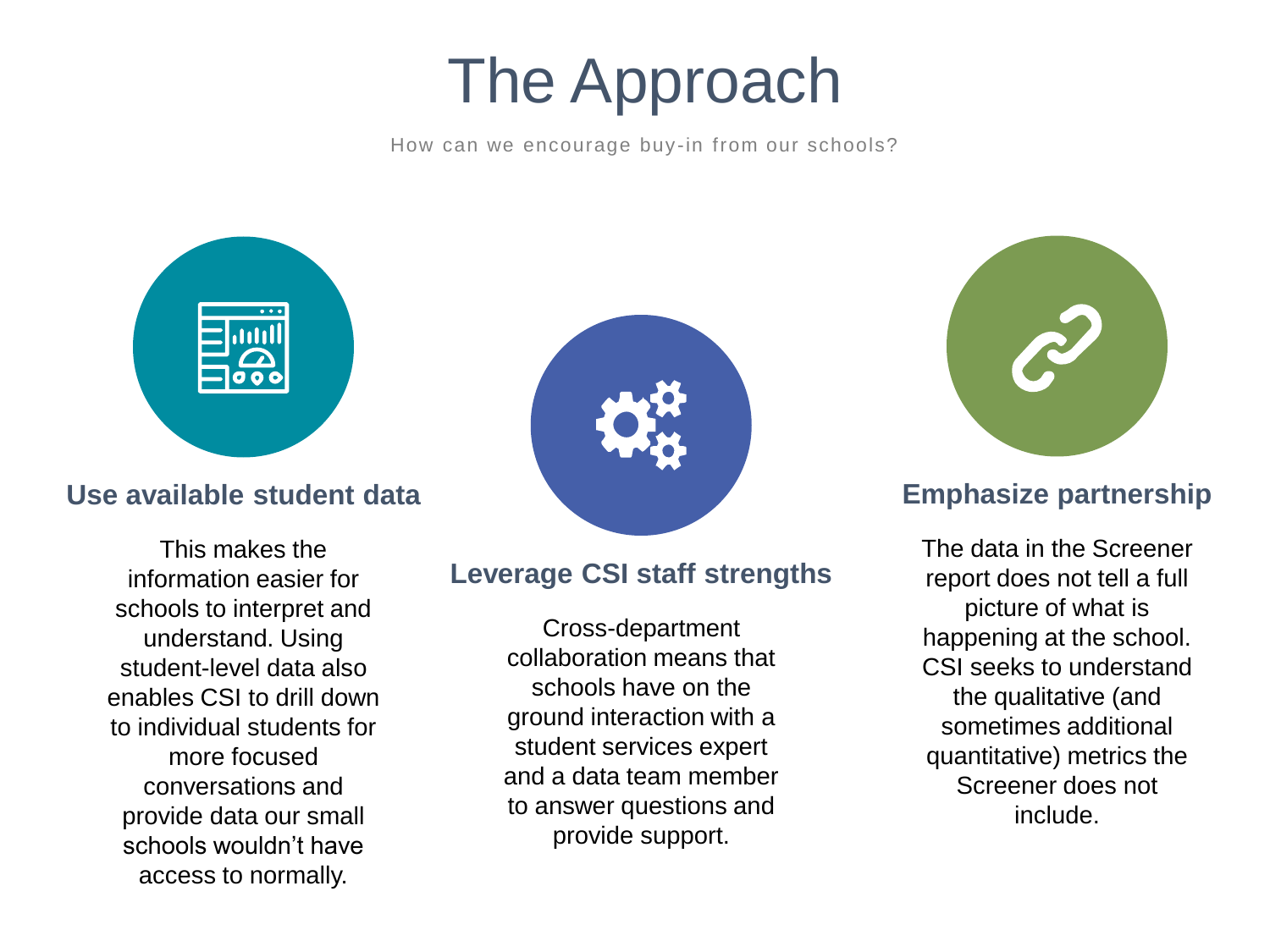### Screener vs. Accountability

How does the screener process differ from the accountability process?

| <b>Student Services Screener</b>                                                                                                                                                                |                                           | <b>CSI Annual Review of Schools</b>                                                                                                                                                          |  |
|-------------------------------------------------------------------------------------------------------------------------------------------------------------------------------------------------|-------------------------------------------|----------------------------------------------------------------------------------------------------------------------------------------------------------------------------------------------|--|
| The Student Services Screener determines<br>Tiers of Support to help CSI provide<br>individualized support around special<br>populations. This tool is NOT used for<br>accountability purposes. | VS                                        | The CSI Annual Review of Schools is the<br>system used to annually evaluate and<br>accredit its schools based on Academic,<br>Financial, and Organizational<br><b>Performance Frameworks</b> |  |
| Supports around special<br>populations.                                                                                                                                                         | <b>WHAT IS IT USED</b><br>FOR?            | School accountability.                                                                                                                                                                       |  |
| Performance on enrollment,<br>stability, growth, completion,<br>& discipline indicators.                                                                                                        | <b>WHAT DOES IT</b><br><b>MEASURE?</b>    | Academic outcomes,<br>organizational performance,<br>& financial performance.                                                                                                                |  |
| SWD, 504, EL, & GT<br>students.                                                                                                                                                                 | <b>WHO IS</b><br><b>EVALUATED?</b>        | All students/all grades -<br>including FRL, minority,<br>SWD, EL, & GT analyses.                                                                                                             |  |
| N>1 on all indicators.                                                                                                                                                                          | <b>WHAT IS THE</b><br><b>SAMPLE SIZE?</b> | For achievement, N>16.<br>For growth, N>20.                                                                                                                                                  |  |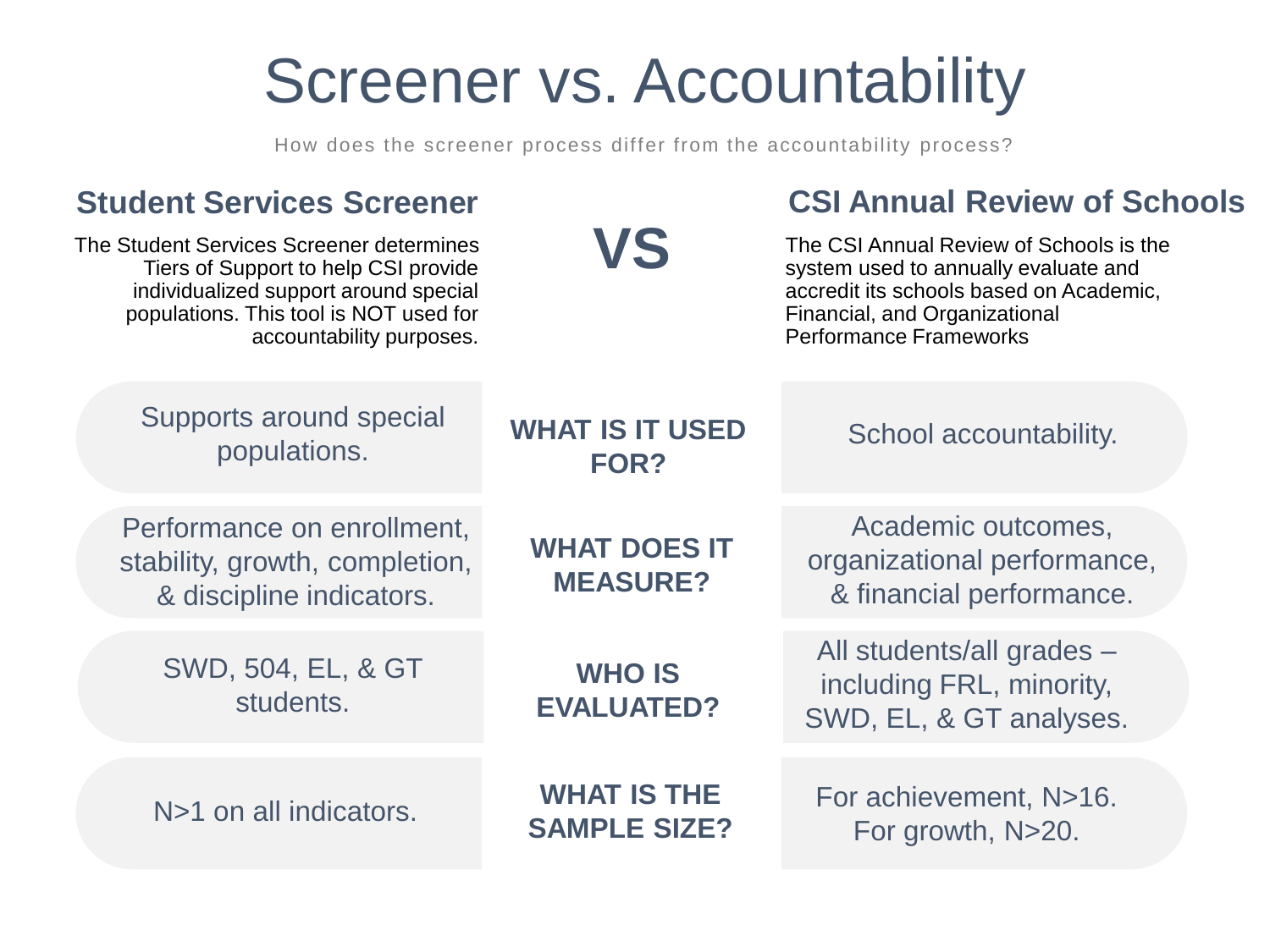





| <b>Tier 1 Supports</b> |  |  |
|------------------------|--|--|
|                        |  |  |

### Tiers of Support

- $\checkmark$  Reward highperforming schools with autonomy
- $\checkmark$  Provide all schools with increased supports

| Site Visits (upon renewal or as needed)                                                        | Tier 2 Supports                                                         |                                                                                                         |  |
|------------------------------------------------------------------------------------------------|-------------------------------------------------------------------------|---------------------------------------------------------------------------------------------------------|--|
| Individual plan audits (yearly)<br>Office Hours                                                | All Tier 1 Supports<br>Site Visits (every two years)<br>School directed | Tier 3 Supports                                                                                         |  |
| Continuum of Special Education<br>supports consulting<br>Access to online resources & tools    | improvement/prioritization planning                                     | All Tier 1 & 2 Supports<br>Site Visit (yearly)                                                          |  |
| Advocacy in policy issues<br>Mediation/Due Process supports<br><b>Professional Development</b> |                                                                         | Individual plan audits (twice a year)<br><b>Personalized Special Education</b><br>consulting            |  |
| <b>Recruitment Supports</b>                                                                    |                                                                         | Personalized ELL Consulting<br>Personalized GT Consulting<br><b>Personalized Section 504 Consulting</b> |  |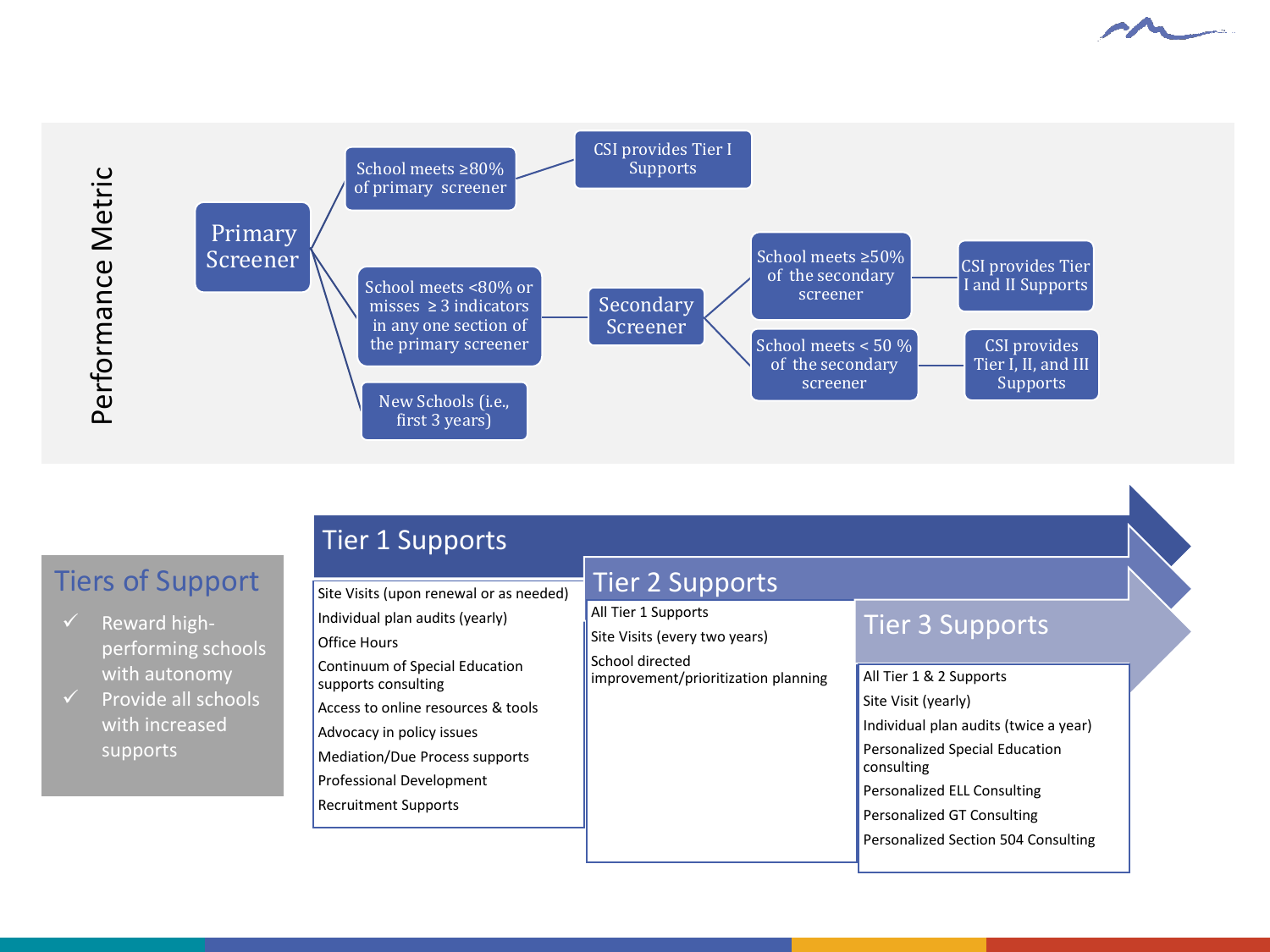

# Time for Discussion

- Please read and follow the instructions written on the "Screener Notecatcher", page 1 only.
- You'll have a few minutes to review a sample screener report individually.
	- When viewing the sample report:
		- What do you see as some areas of improvement?
		- What are some positive highlights?
		- What types of questions could you ask about the components/processes currently in place?
		- What are some short-term or long-term actions the school could take to address any of their challenges?
		- How can you monitor these initiatives?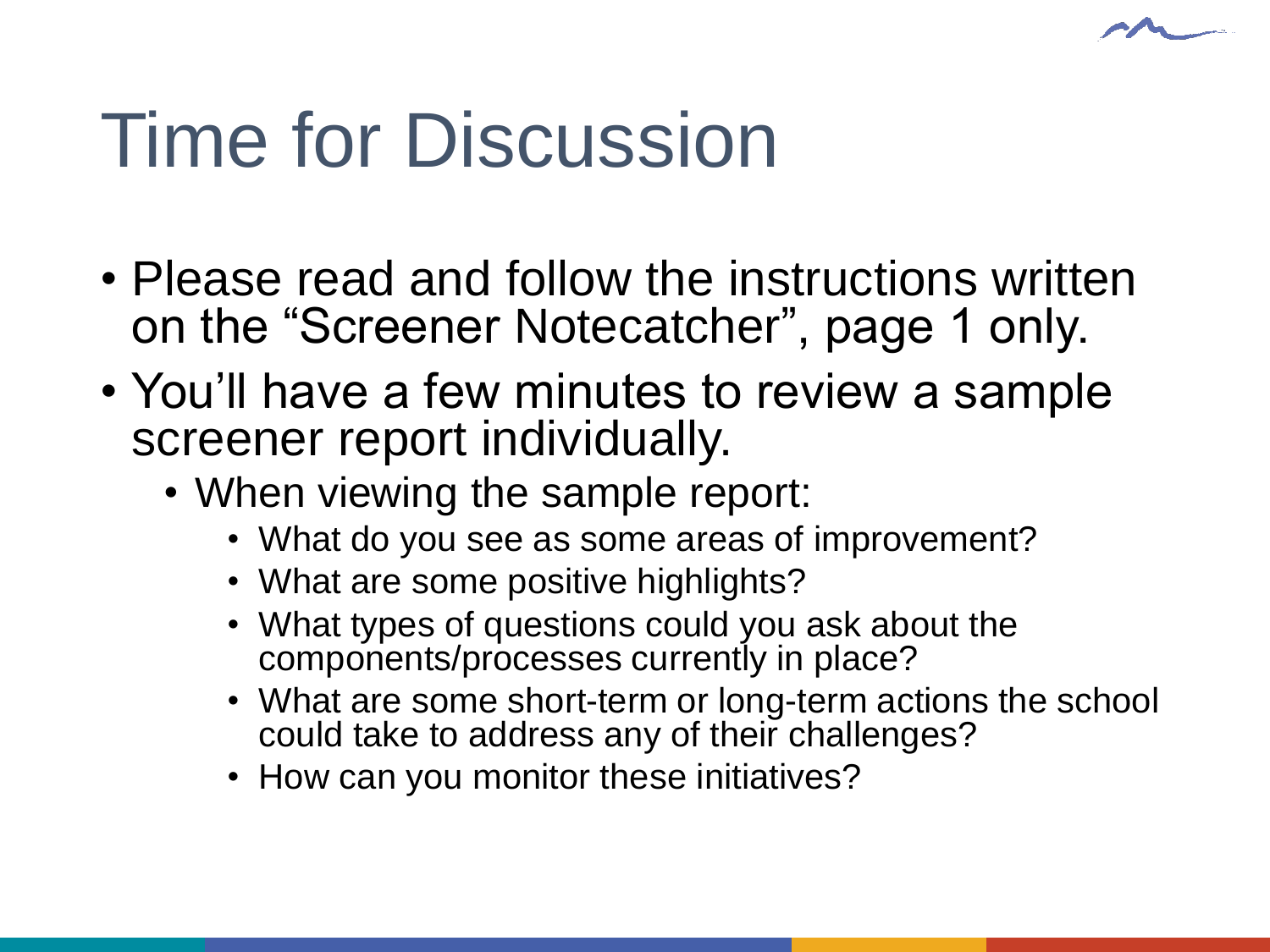

# Time for Discussion

- Discuss the following questions as a group:
	- How could you use this information?
	- What would the Screener process look like in your context?
- After you're done discussing, use a post-it to write a one or two sentence reflection based on your conversation. Please have one person in your group bring the post-it to the front of the room.
- We'll come back together to discuss.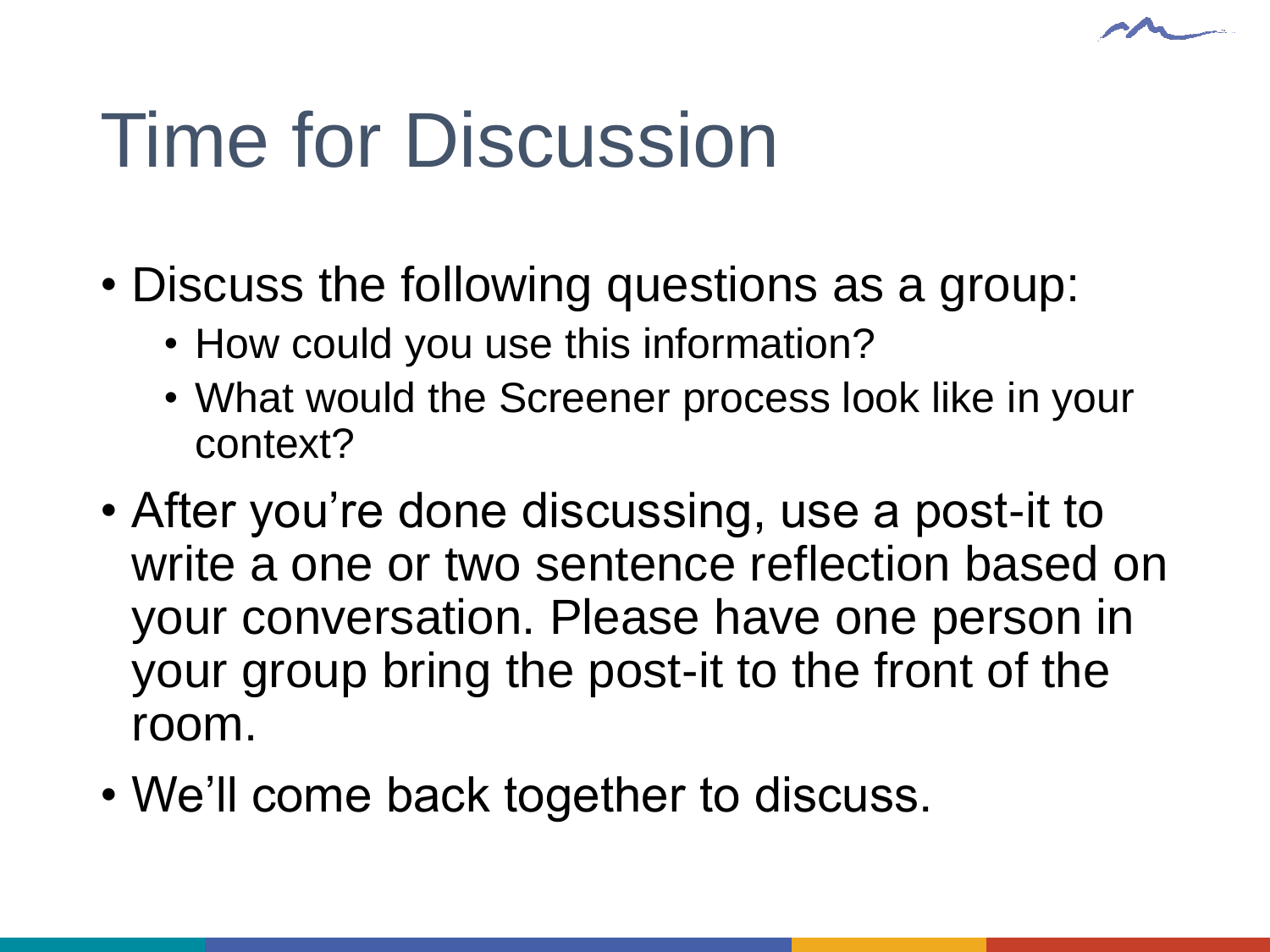### The Outcomes

What are our early indicators of success since the Screener was first implemented?

### **Quantitative**

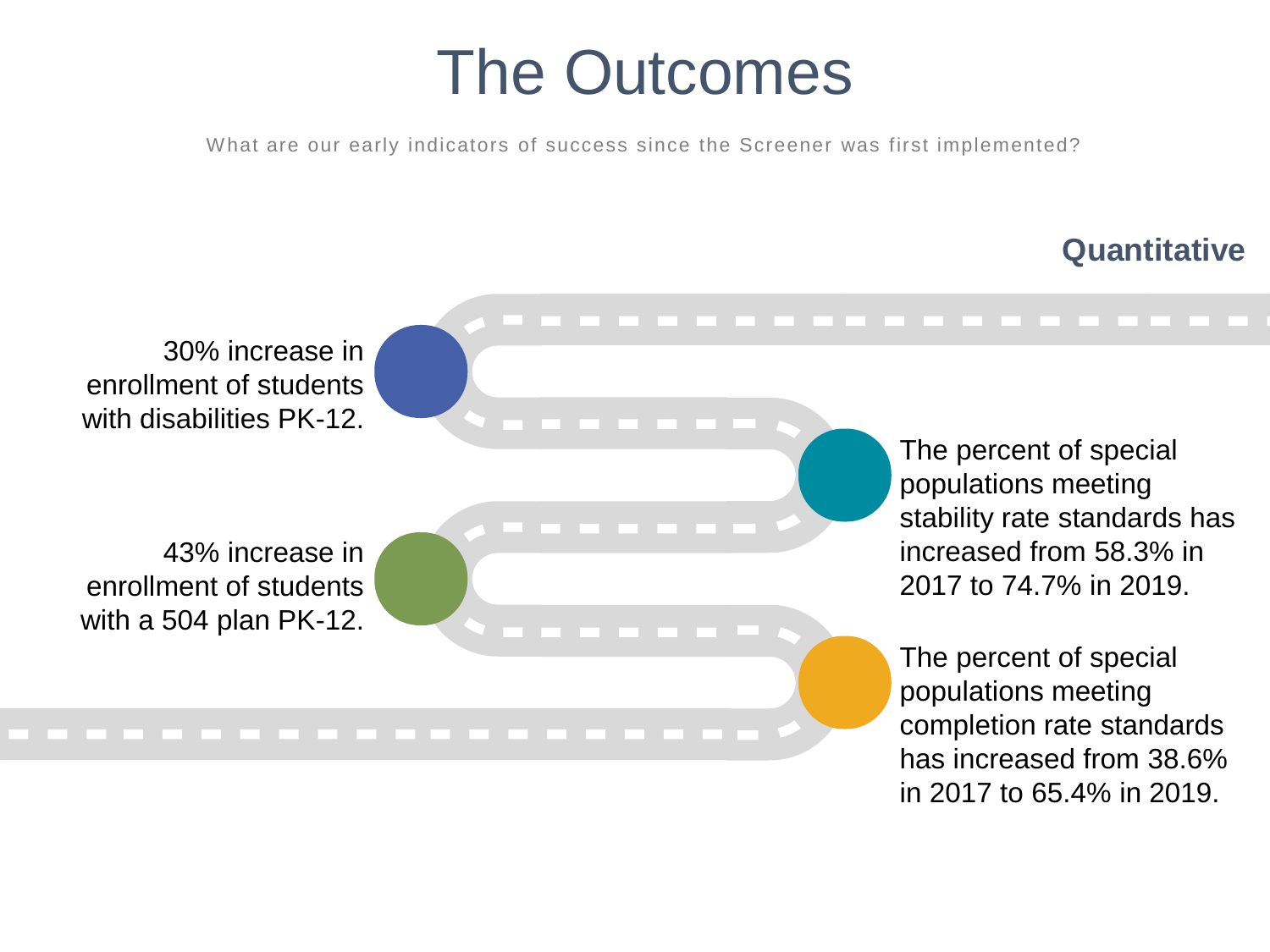### The Outcomes

What are our early indicators of success since the Screener was first implemented?

### **Qualitative**